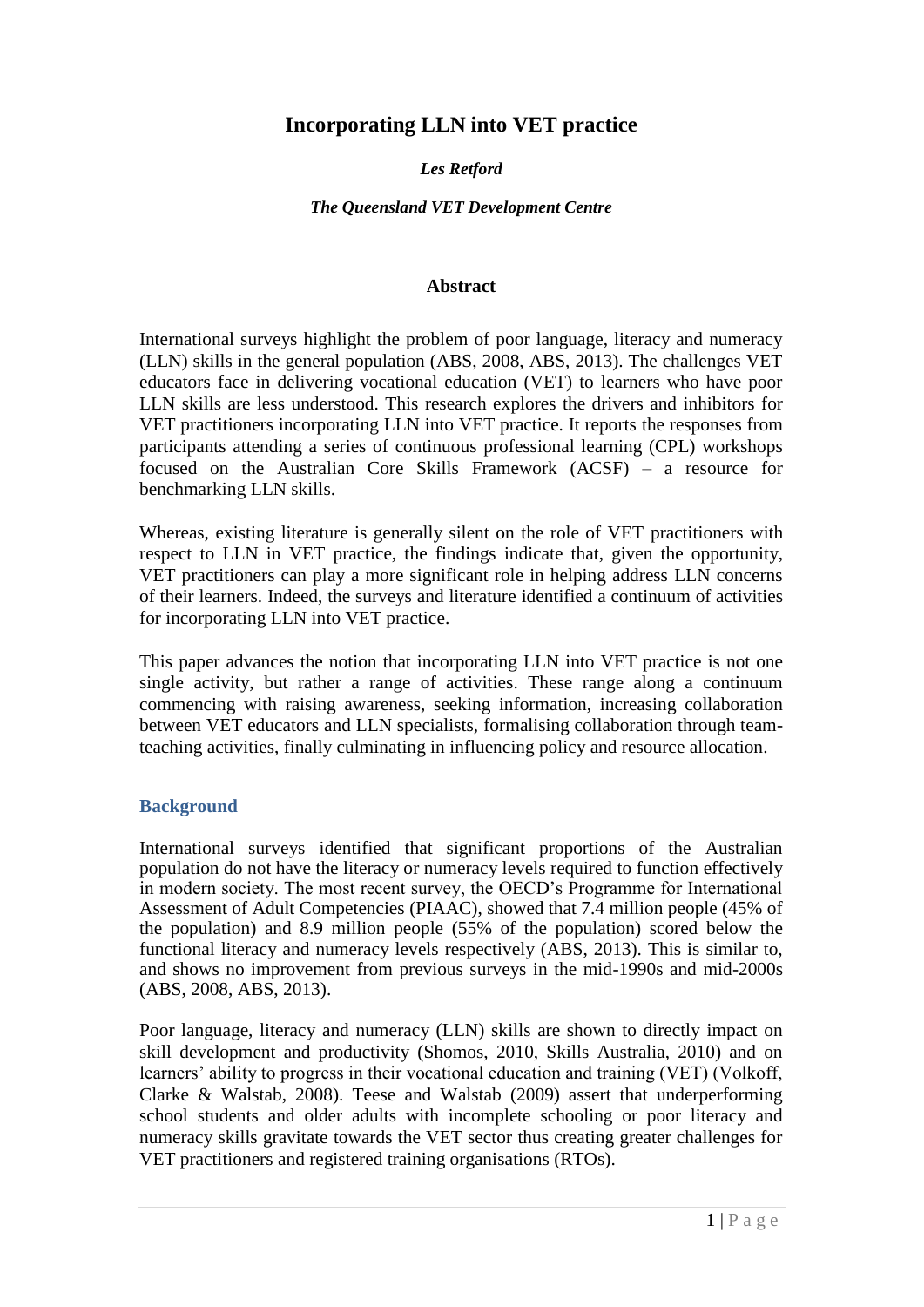Registered training organisations (RTOs) employ a range of strategies to address LLN issues with their learners including pre-assessment and screening of learners, universal provision of literacy and numeracy support, staff development, contextualisation of literacy and numeracy support within vocational areas and targeted concurrent or team teaching (Volkoff, Clarke, & Walstab, 2008). Contextualisation of LLN skills provides the opportunity for learners to engage in learning when they recognise the relevance of LLN to their vocational study and work (BIS, 2011, Casey et al, 2006; Marr & Hagston, 2007; Perkins, 2009). 'Teamteaching' is an approach whereby a technical expert shares a student cohort with a LLN specialist (Casey et al, 2006; McKenna & Fitzpatrick, 2005; Wickert, Searle, Marr & Johnston, 2008). This, however, has some obvious limitations; it is more resource intensive, does not fit most apprenticeship training funding models and it relies upon the availability of LLN specialists - who are in short supply and aging (Mackay, Burgoyne, Warwick, & Cipollone, 2006; Misko, 2005; Perkins, 2009). To help address this shortage, a range of government initiatives have aimed to build the capability of VET practitioners (DIISTRE, n.d.).

Building the capability of VET practitioners to deal with the poor literacy and numeracy skills of learners is problematic. Mackay et al (2006) found vocational trainers had received little, if any, training in how to address literacy and numeracy issues. This is reflected in the existing literature on capability building of VET practitioners which refers to a range of areas in which to build capability, but gives scant attention to addressing LLN skills of learners (Dickie et al. 2004, Guthrie & Clayton, 2010, Harris, et al., 2001, Reed et al, 2003). Falk and Millar (2000) reported variable outcomes of capability programs due to a range of factors: a lack of clarity of specific literacy and numeracy requirements as part of competency-based learning in some training packages, and a tendency of some trainers to overlook literacy and numeracy as underpinning skills because of lack of knowledge and expertise on their part, compounded by a lack of resources to articulate literacy and numeracy requirements of training packages. NCVER (2006) identified a range of impediments for VET practitioners taking up CPL in LLN.

Whereas Australia was regarded as a leader in LLN in the 1980s, it has been criticised for not doing enough in the intervening years (McKenna & Fitzpatrick, 2005; NALA, 2011; Perkins, 2009; Skills Australia, 2010; University of Ballarat, 2009). The National Foundation Skills Strategy for Adults (NFSS) was developed by Australian governments in late 2012 as a ten-year strategic initiative to develop and maintain the foundation skills adults. Its target is that by 2022, two thirds of working age Australians will have literacy and numeracy skills at Level 3 or above (SCOTESE, 2012). The NFSS has been hailed as the most significant LLN initiative in the past twenty years in Australia (ACER, 2012). The NFSS supports the: 'Building the capacity of the education and training workforces to deliver foundation skills… supporting vocational trainers to better integrate foundation skills with vocational training' (SCOTESE, 2012, p 3). These complement specific government initiatives including the development of supporting resources such as the Australian Core Skills Framework (ACSF).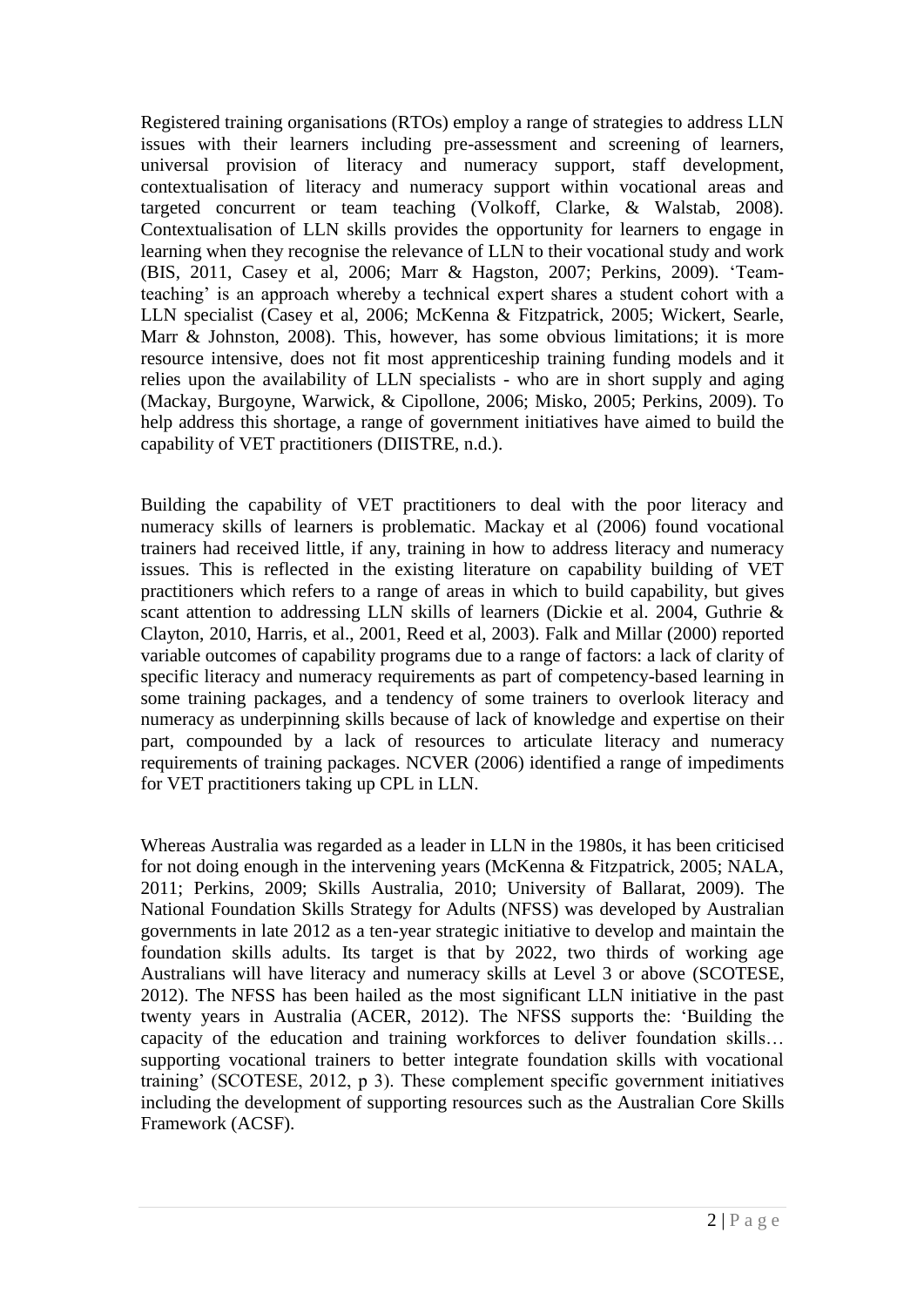The ACSF was developed based on the 'National Reporting System' (NRS) (1995). Whilst it was designed primarily for use by LLN specialists (DEEWR, 2008), QVDC felt that it could be used by a wider audience, specifically VET practitioners as it offers a systematic and detailed tool for describing and measuring LLN skills (DEEWR, 2008, p. 2). The ACSF could provide a useful resource for VET practitioners as it is underpinned by a broad range of theoretical understandings around adult learning, language, literacy and mathematical development. In fact, the 2012 updated version of the ACSF has a much stronger focus on VET; it states that it can be used for a range of purposes including tailoring training, teaching, learning and assessment and to assist VET practitioners to provide specific feedback on performance (DEEWR, 2012). The ACSF offers a common language and precepts to promote a common ground for dialogue between VET educators and LLN specialists.

### **QVDC Workshops**

The Queensland VET Development Centre (QVDC) conducted a series of seven workshops in metropolitan and regional Queensland to build the capacity and capability of VET educators around LLN in support of the Queensland VET Continuous Professional Learning Strategy 2012-15 (QVDC, 2011). These workshops focussed on the Australian Core Skills Framework (ACSF) and related Commonwealth and Queensland State Governments' initiatives. Knowledge of the ACSF was a key to help VET practitioners integrate LLN into VET practice. These workshops aimed at developing the awareness and starting the build the confidence and skills of VET educators to help address issues arising from learners with poor LLN skills.

The QVDC used these workshops to gather data on issues VET practitioners face with respect to poor LLN of learners. Participants were surveyed at the commencement of the workshops about their experience of learners in VET with poor LLN skills, and knowledge of relevant resources and initiatives. At the end of the workshops participants were asked about their intention to modify their teaching, learning and assessment practices to incorporate newly-gained knowledge.

Following the workshops participants were asked about changes they would like to make to their teaching, learning and assessment (from a LLN perspective) and how they could be supported to make changes. From the 104 participants in the workshops, 90 participant surveys and 79 evaluation surveys were gathered.

#### Profile of participants

The workshops attracted participants from public and private RTOs with some representation from the school sector. Participants were engaged in a cross-section of roles, with most (49) describing themselves as VET practitioners. Managers (education and training) were well represented with 17 participants. LLN/Learning support was also well represented with 15 participants.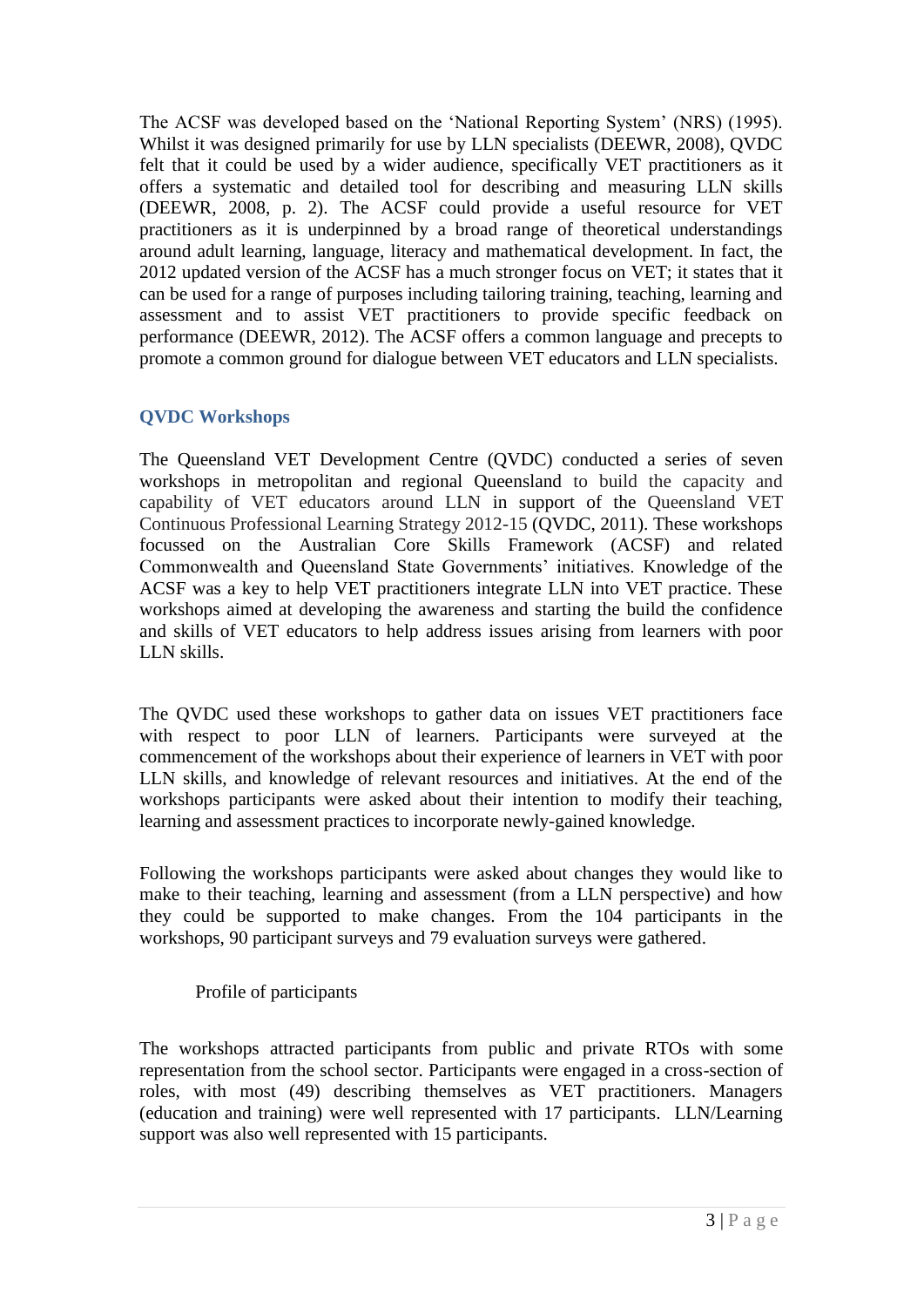#### **Limitations**

The respondents in this survey may not be representative of the VET sector as whole. Participants had the interest, opportunity and support to attend these workshops. To attend full-day workshops, participants' teaching roles would need to be filled by other staff; and participants were charged a fee to attend the workshop. These require both agreement and support from management.

In addition, participants made the effort to attend the workshops, and therefore may not be representative of the VET sector. Simply by making this effort, they set themselves apart from their peers.

### Experiences of LLN problems

When asked about their experiences of learners with poor LLN skills, the overwhelming majority of participants (93%) reported experiences of learners with poor LLN skills. 86% of respondents reported this had impacted upon teaching, learning and assessment. Of the nine respondents who indicated poor LLN skills did not impact upon their TLA practices, only three of these were VET practitioners. The other six participants were not in frontline teaching roles (administration, training coordination, instructional design). One LLN specialist was surprised how low some students' LLN skills were. There were problems in communicating with learners: on the way they instructed students, on emails they sent students and the way they needed to word communication for their students to understand them.

Respondents identified many ways in which poor LLN skills impacted upon their TLA practices. Lack of underpinning skills such as reading, writing and study skills slowed progress in off-job training. Learners struggled to engage with learning materials because of poor understanding and comprehension skills. They were unable to read textbooks or comprehend assessment questions. Learners who have poor writing skills were unable to express themselves. They were poor at sentence construction and paragraph writing. They made spelling mistakes.

Learners for whom English is their second language (including Indigenous Australians) struggled with English language, especially with the nuances around context. Some learners were afraid to speak in public and find it difficult to express themselves.

Poor numeracy skills of learners meant they were unable to do simple arithmetic or use spreadsheets.

Respondents said that poor LLN skills lead to higher attrition, reduced progression, reduced completion rates and lower articulation into further study. They stated that poor LLN skills affect learners' self-esteem and self-belief.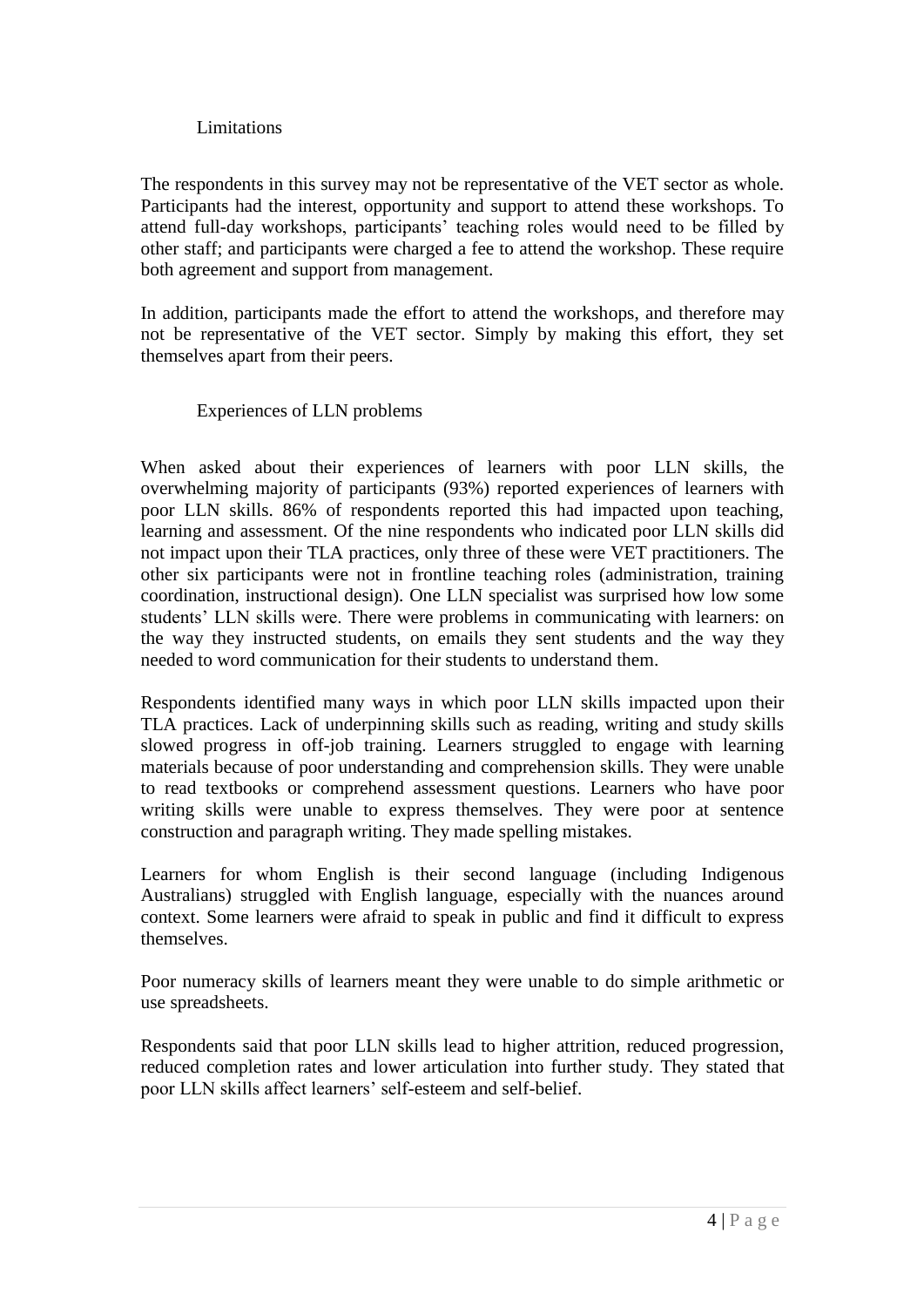### Participants' confidence in dealing with LLN problems

Although most participants expressed confidence in their own ability to address issues around learners with poor LLN skills (55%), 30% reported concerns with their confidence. The remaining 15% did not respond.

Not surprisingly, LLN specialists expressed the strongest confidence in addressing poor LLN skills of their learners. This was largely due to their educational background and experience. One respondent called upon their many years as a primary school teacher in Australia and overseas; another, their post-graduate level education in LLN.

VET practitioners recognised the need to continue developing their skills. These included looking for new and different ways to work with students. There was recognition that learning was an ongoing process with people eager to build up their own skills and knowledge. A response was to be guided by a specialist LLN teacher to achieve this outcome.

LLN specialists provided insights into the processes they utilised. Their strategy was to assess their learners' LLN strengths and weaknesses to determine their skill level, assess what the learner needs to know to complete their studies, determine their learning style, develop a training plan to suit, modify training to assist with skills deficit and work towards those goals. Patience, understanding learner differences and adapting to individual learners' needs were listed as essential learning strategies to achieve this.

How participants modified their teaching, learning and assessment

Respondents said they had to modify pedagogical approaches to their TLA delivery. Delivery was 'slowed down' but not 'dumbed down'. More one-on-one instruction was required, but this was time-consuming. Resources needed to be changed, for example altering recipes and the text in written work. This reduced the amount of time available for technical training. Learners with poor LLN skills needed to re-sit assessments more often. Use of reasonable adjustment and 'work-arounds' were reported as strategies to mitigate poor LLN skills. The exception was in science where poor LLN skills impacted heavily on students being able to complete units successfully.

Respondents noted the challenges with targeting training to a class with a divergent range of LLN skills. Learners struggled to engage with others and learn at a similar pace. They expressed concerns that in modifying the TLA to suit learners with poor LLN skills, other learners became bored or disinterested. The need for tutoring support and problems accessing support staff was raised as a concern. LLN specialists were not always available when needed (reflecting Perkins' concerns).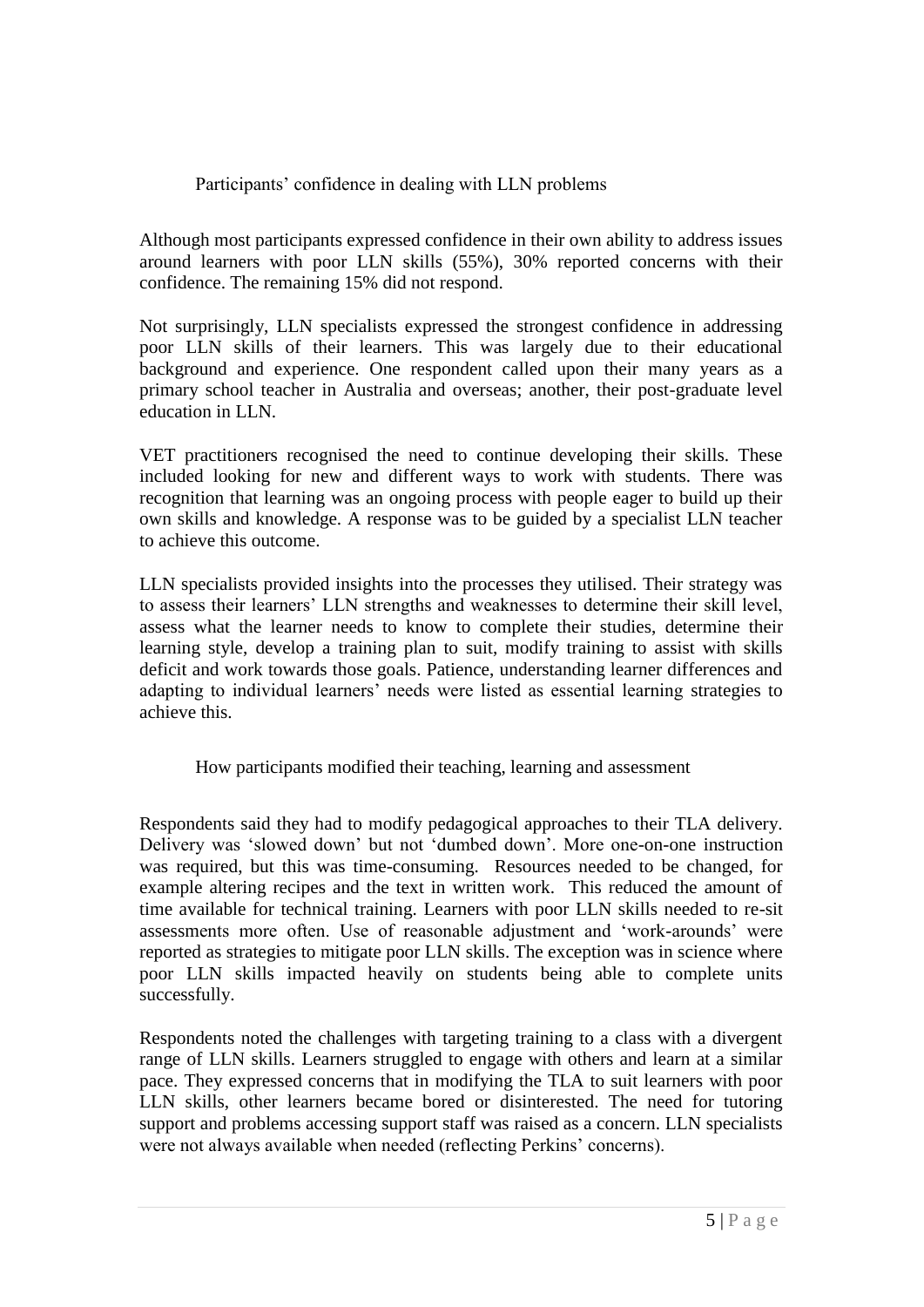Poor LLN skills are not confined to lower levels of training. Concerns were raised about the literacy skills of Certificate IV Training and Assessment students to read, interpret and analyse training packages. Some participants reported their learners had difficulty in writing course materials and assessment at the appropriate LLN skill level.

### **What participants were seeking from the workshop**

### LLN specialists

LLN specialists were interested in gaining practical strategies and approaches rather than just theoretical perspectives to incorporate core skills into their activities. They were looking for ways to help VET educators to better understand the ACSF. LLN specialists wanted to develop networks and work with VET practitioners in integrating LLN into VET practice. They expressed a desire for the teaching of the TAELLN401A unit to VET practitioners. Suggestions covered the role of the vocational teacher to define LLN requirements of units, qualifications and skills sets, determining LLN needs of learners and developing the LLN skills of their learners in vocational contexts. Team-teaching was cited as strategy.

#### VET educators and managers

Managers and VET practitioners were seeking similar outcomes. Managers were looking for general information on LLN issues, better understanding of LLN and foundation skills (LLN and Employability Skills) and how they affect Training Packages and application into programs and training. They wanted to know how the ACSF relates to the specific vocational areas. They were concerned about how it is meant to be delivered – as stand-alone training or in conjunction with other training. Respondents were seeking information about where they could access other helpful resources to help their learners. They wanted to know how to avoid problems arising from this in advance and how to implement it correctly within training and assessment for both domestic and international students.

VET practitioners wanted practical ideas for integrating LLN skills into training practices. They wanted practical ideas to assist their learners. They wanted tips to improve their assessment to better accommodate LLN issues and to ensure they are at the correct level. They wanted guidance on how to follow up on assessments of learners' LLN skill levels. They are in the position to facilitate continuous professional learning for their staff members.. Others were utilising the workshops to develop an understanding of ACSF for current and future training.

## **The Australian Core Skills Framework (ACSF)**

Most of the people attending the workshops had not used the ACSF. These were mainly VET practitioners (75%) but also out a quarter of LLN specialists had not used the ACSF which was surprising given the purpose of the ACSF as a LLN resource, (albeit there were a small number of respondents). This is despite the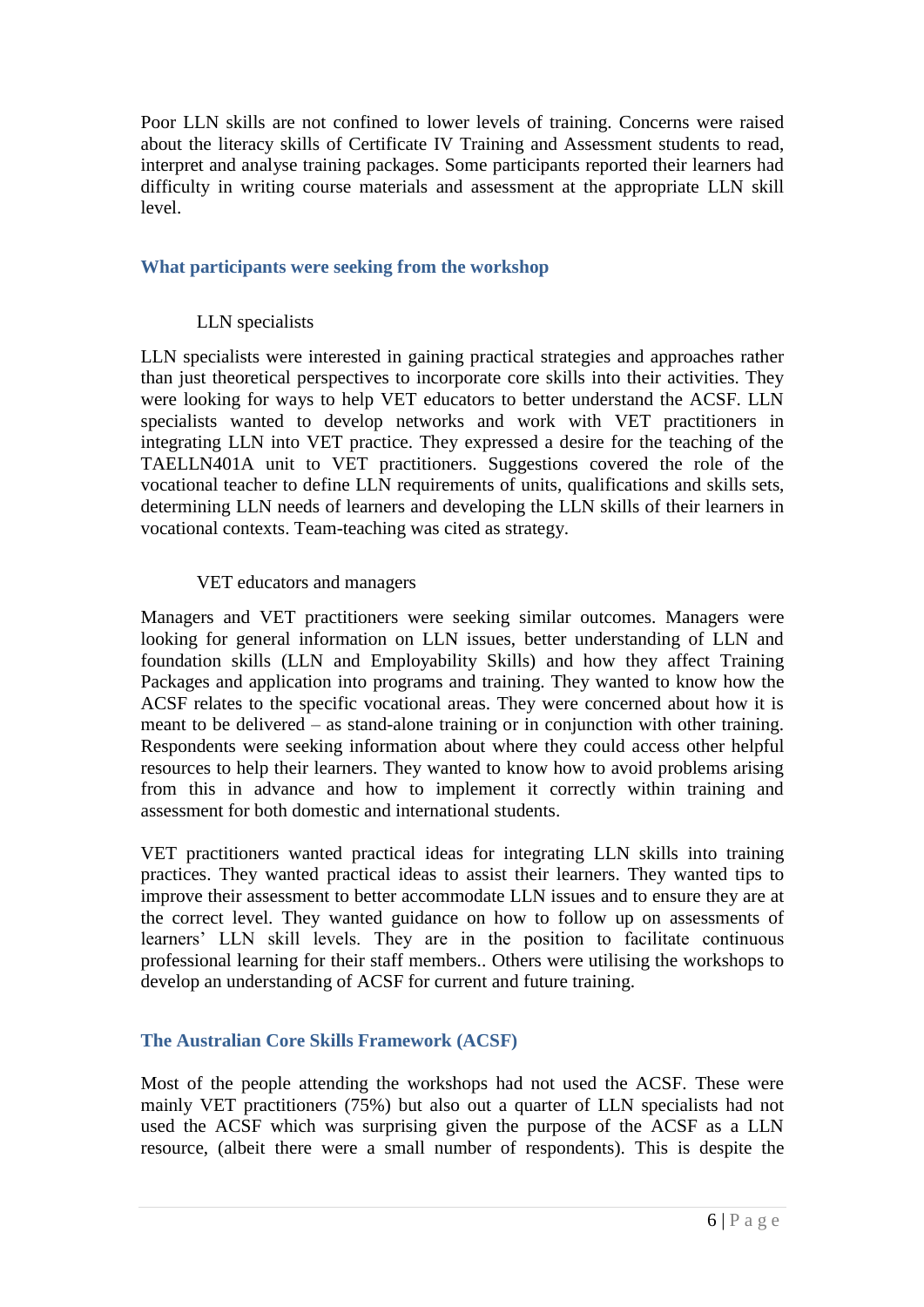resource being available for more than three years and being a cornerstone of relevant government initiatives.

Respondents who had reported using the ACSF used it: to determine the LLN levels of learners; as a teaching guide to identify core LLN skills in a unit of competency; and to identify LLN levels in learning resources and assessments. It showed the areas the students needed to focus on and gave ideas about the type of tasks to improve their skills. It helped in developing a curriculum, resource and accredited programs. It was used to guide stand-alone LLN training and to report the progression of learners' LLN skills and outcomes for a LLN program. It was reported as being used for continuous professional learning, to assist VET teachers unpacking training packages, as a resource for TAELLN401A and for formal study (the Vocational Graduate Certificate in Adult Language, Literacy and Numeracy Practice). It provided ideas of concepts that can be used to write a resource over various levels with good definitions and examples of work activities, skills and abilities.

## Why participants had not used the ACSF

Respondents who had not used the ACSF said they didn't know about it or they were not aware of the process to actually apply it. Other reasons for not using the ACSF included that learners were presumed to be at the appropriate LLN skill level; the complexity of the ACSF; or that they were time poor or had little opportunity to investigate the resource.

#### More demand for training in the use of the ACSF

There were suggestions for further continuous professional learning in how to use the ACSF. These included specific workshops on how to understand and implement it. More training was needed on how to integrate LLN into TLA resources. Respondents wanted to gain more understanding about how the ACSF could be used for literacy and numeracy trainers to teach VET practitioners.

## **What participants plan to do following the workshops**

The workshops were designed to stimulate greater integration of LLN in VET practice. At the end of the workshops, participants were asked what they would like to do to further integrate LLN into their VET practice, and, importantly, what support they would need to do this. They cited a range of changes they would like to make.

#### Increase their awareness of LLN issues

Respondents wanted to be more aware of LLN issues. They wanted to increase their awareness of LLN issues through more study and access to information. Another said they can now see how to be more effective in recognising LLN needs. They felt that with more study the issues around LLN will become clearer.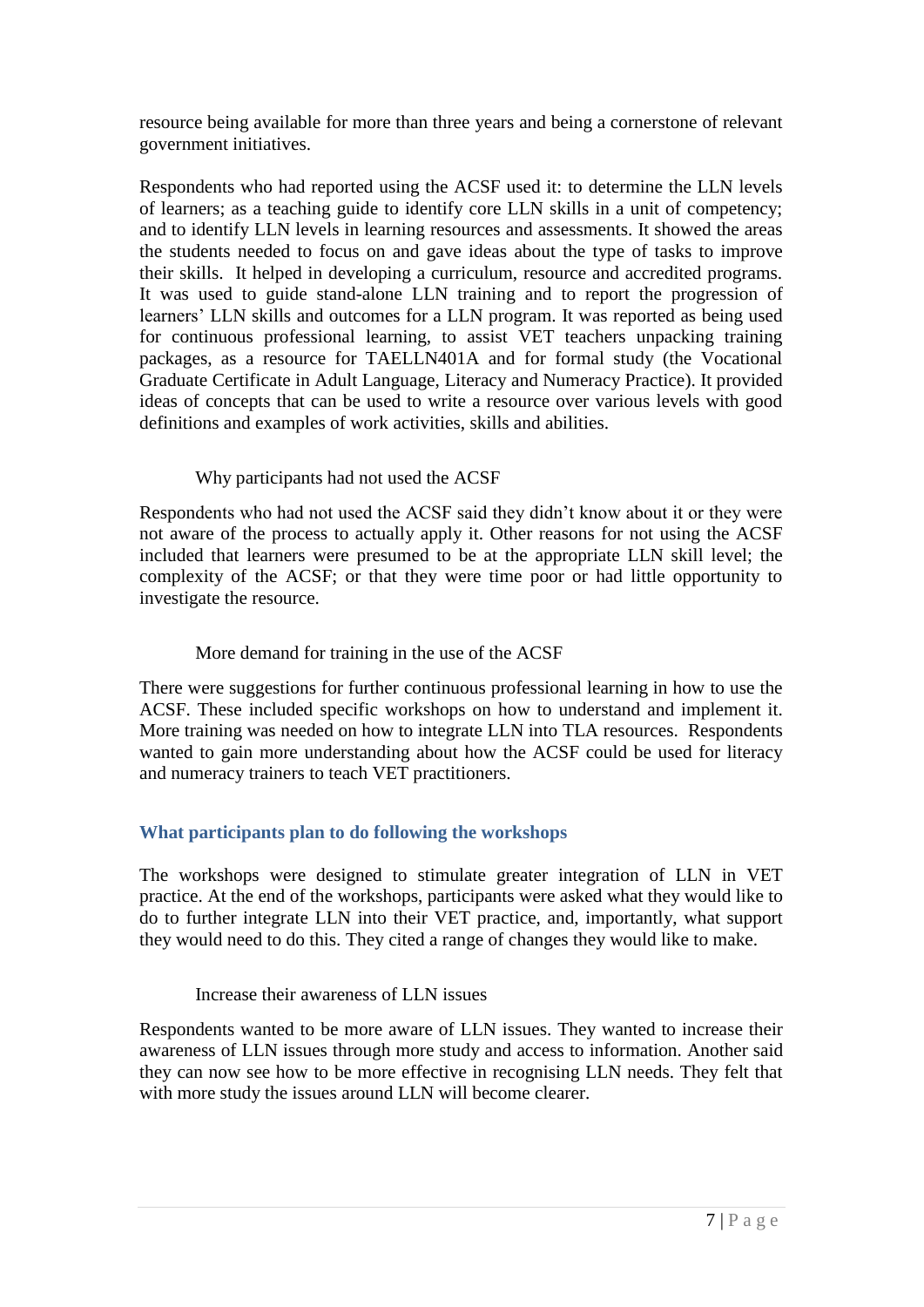### Modify TLA resources for LLN

Following the workshops participants made suggestions on how they would modify their teaching, learning and assessment to be more cognisant of LLN. They wanted to ensure learning materials used the appropriate level of language. It was proposed that assessment tools would be rewritten and

### Change their teaching pedagogy

Whilst many participants were experienced VET educators, they talked of improving their teaching to incorporate their new knowledge. Strategies suggested included: explaining more, cutting down on the complexity of their resources, making the task more reasonable, more problem solving and hands-on activities, reviewing learning and assessment strategies to incorporate/ integrate LLN, increasing demonstration of literacy, reviewing the level required for the workplace, and being more proactive towards students with learning difficulties.

A range of support was required to undertake these, including teaching how to apply strategies, team meetings, mentoring, team teaching, time, funding, resources, and administration support. One participant recommended the need for acknowledgment of importance of LLN by management by allocating time.

### Conduct assessment of the LLN skills of their learners

There was considerable discussion on conducting assessments of the LLN skills of learners. Participants said they would try to carry out LLN assessments to identify students who require extra assistance with the support of LLN staff. This would lead to a better understanding of where learners were before proceeding with their courses. However, one participant wanted to use better techniques to find out what LLN skills students required, rather than using a deficit model. Another participant indicated that they would employ a more comprehensive 'pre-enrolment' conversation about LLN, although this would take more time.

#### Undertake Continuous Professional Learning

Respondents stated the workshops motivated them to engage or continue in formal training. Some managers said they would support staff undertaking CPL including completing the TAELLN401A unit. Some participants said the benefit of CPL was developing new networks.

#### Increase collaboration

There were many responses from both VET practitioners and LLN specialists about the need to increase collaboration with each other. Participants were particularly interested in collaborations where LLN specialists assisted VET practitioners to improve their resources through a validation process, and their pedagogy by modelling best practice. This would enable them to develop strategies to assist with early identification and to help address problems. LLN specialists were interested in working collaboratively to help contextualise LLN to VET and workplace situations.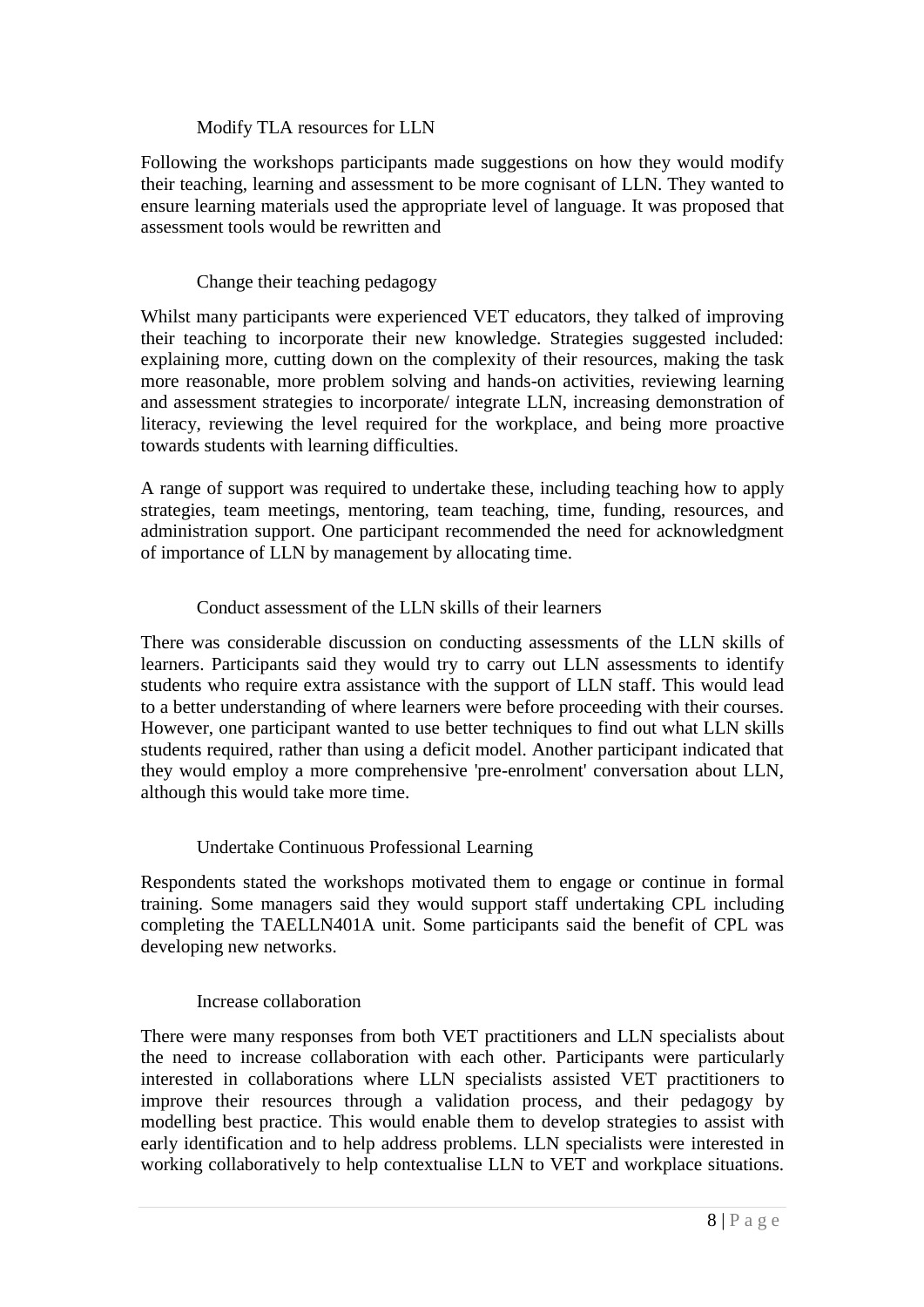LLN specialists could assist with mapping the core skills (LLN) in training packages as there were reported lack of clarity and specificity in some training packages. One participant wanted to interact more with LLN colleagues and planned to make more referrals. Another wanted to have a LLN teacher assist with reviewing learning materials and assessments. In fact, this had already been discussed in their team.

Complementing this, three LLN specialists said they wanted more collaboration and dialogue with VET staff, including team teaching. This could be achieved with the allocation of time and resources, supported by their institute. A practical suggestion was to share information of new and relevant changes.

#### Team-teaching

Two VET educators and a LLN specialist specifically referred to team teaching to help support students who have poor LLN skills. They suggested team teaching could support with embedding the teaching of LLN in vocational classrooms. Teamteaching where two teachers deliver technical and LLN training concurrently is difficult to accommodate under current funding and reporting arrangements. The increased resources needed were recognised by respondents.

## **Funding**

Another significant area for VET practitioners to influence is funding. Many respondents reported the need to access funding to support the changes they wanted to make. Some suggested strategies challenge existing funding regimes. It was stated that this additional resources would lead to increased retention and completion rates. Many respondents wanted an assessment of learners' LLN skills prior to commencing VET courses. It was suggested that empirical evidence of improvement in LLN skills would be needed to justify the expenditure of public funds.

## **Integrating LLN into VET practice as a continuum**

Responses from participants identified that the concept of integrating LLN into VET is not clearly articulated. Rather than being seen an insular activity, it should be seen as concept with activities ranging across a continuum. The continuum ranges from informal discussions between LLN specialists and VET educators through to influencing systemic practice. There may be grouped in five broad areas:

- 1. Raising awareness
- 2. Seeking information
- 3. Increasing collaboration
- 4. Team-teaching
- 5. Influencing systemic practice

They are presented in a spiral to signify the expanding sphere of influence each point in the continuum. These are summarised in Figure 1. These broad headings are expanded with more detail which has the potential to inform the VET sector.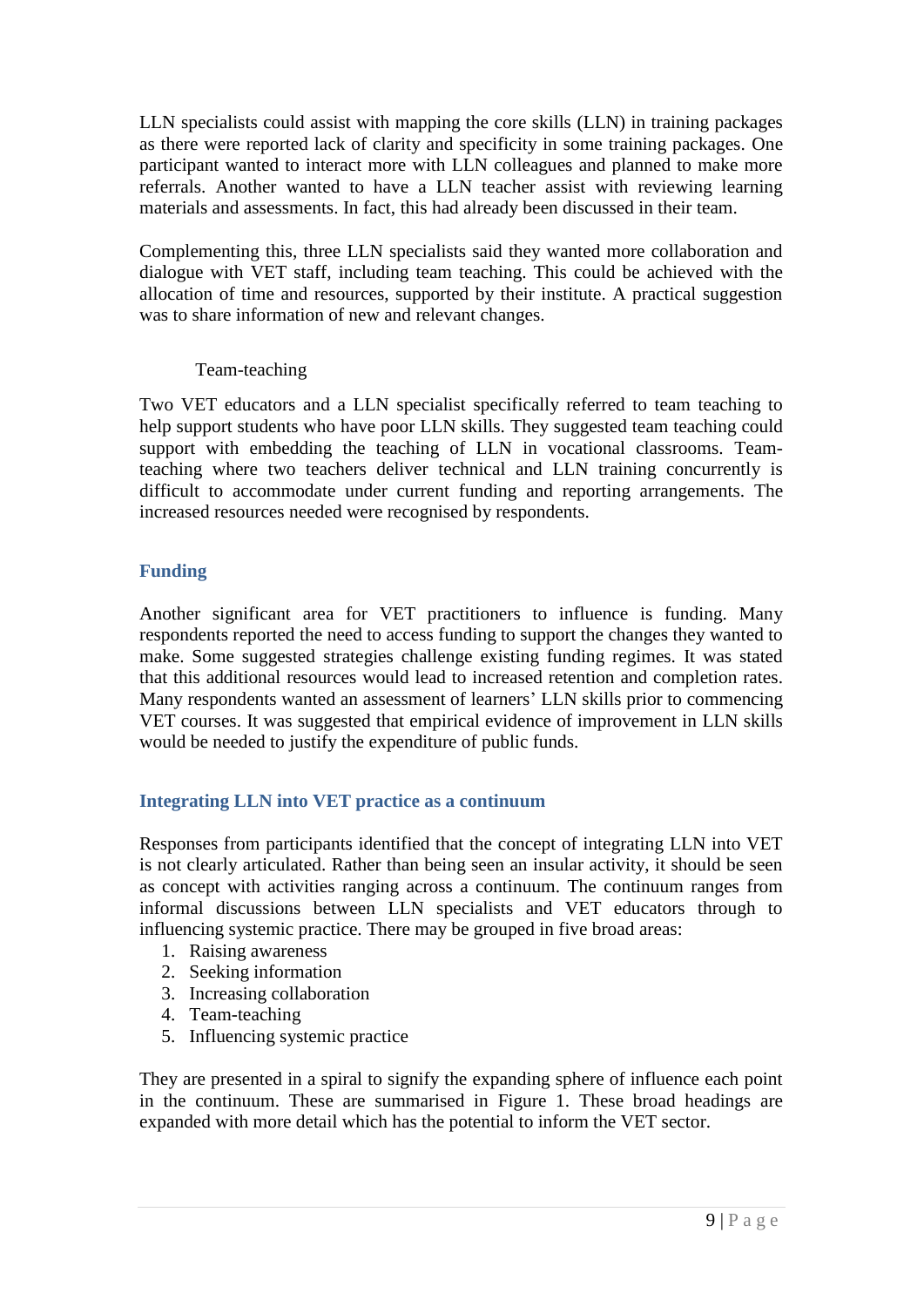#### Figure 1 The Integrating LLN into VET Practice Continuum



### **Conclusions**

Much has changed in terms of integrating LLN into VET practice. Contemporary policies actively promoting integrating LLN into VET practice is a significant platform in national, state, industry, enterprise and training organisation agenda.

What is less clear in these agenda is how this can be done. This research offers some insights into strategies that help in this endeavour. Most significantly it shows clear examples of how VET practitioners and LLN specialists have, or would like to integrate LLN into their VET practice. This has not been articulated in research to date. Nor has the range of activities that constitute integrating LLN into VET practice been articulated. This paper argues that clearly articulating these components will provide guidance for VET practitioners. If the components resonate, this will stimulate action. This is the potential value of the theoretical framework.

#### **Recommendations**

It is recommended that:

- further research be undertaken to ascertain how VET practitioners could modify their teaching, learning and assessment to specifically address LLN issues
- the VET sector be monitored to identify changes in LLN in VET practices
- VET practitioners be encouraged to undertake CPL and formal training in nationally-recognised units of competency, skill sets and qualifications related to LLN
- allocation of resources for LLN in VET be re-examined
- the Integrating LLN into VET Practice Continuum be promoted, investigated further and refined.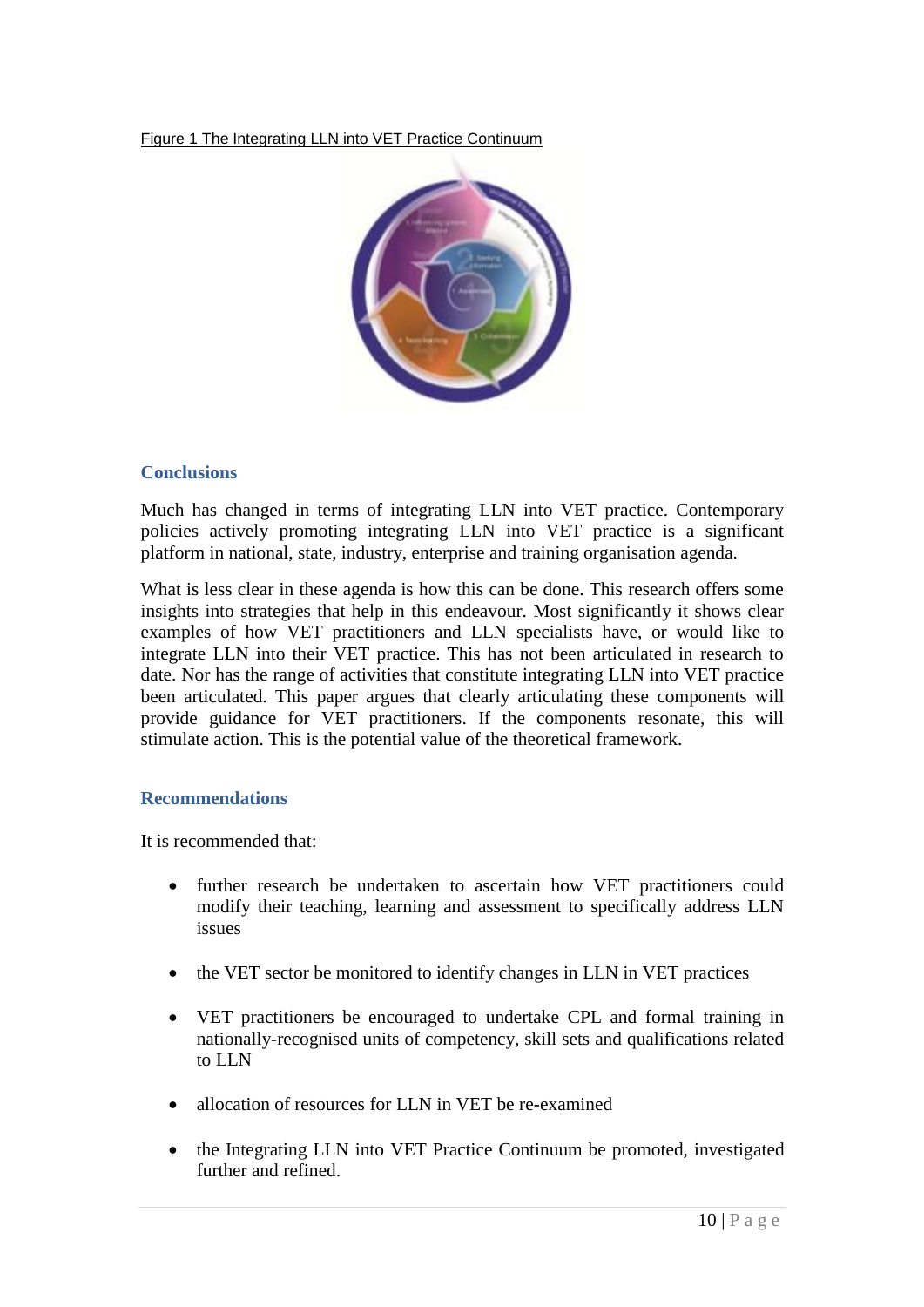#### **References**

- Australian Bureau of Statistics. (2008). *Adult Literacy and Life Skills Survey Summary Results, Australia 2006*. Canberra: ABS
- Australian Bureau of Statistics. (2013). *Programme for International Assessment of Adult Competencies - Preliminary Findings*. Canberra: ABS
- Australian Centre for Educational Resrearch. (2012). *It's time: Language, literacy and numeracy and the new Core Skills Profile for Adults.* Camberwell: ACER
- Balatti, J., Black, S. & Falk, I. (2009). *A new social capital paradigm for adult literacy: Partnerships, policy and pedagogy*. Adelaide: NCVER
- BIS. (2012). *Armed forces basic skills longitudinal study: Executive Summary BIS Research Paper Number 80.* London: BIS
- Casey, H., Cara, O., Eldred, J., Grief, S., Hodge, R., Ivanic, R., Jupp, T., Lopez, D. & McNeil, B. (2006). *"You wouldn't expect a maths teacher to teach plastering…" Embedding literacy, language and numeracy in post-16 vocational programmes – the impact on learning and achievement.* London: NRDC
- DEEWR. (2008). *Australian Core Skills Framework*. Canberra: DEEWR
- DEEWR. (2012). *Australian Core Skills Framework.* Canberra: DEEWR
- DETE. (2012). Queensland VET Continuous Professional Learning Strategy 2012- 2015. Brisbane: DETE
- Dickie, M., Eccles, C., FitzGerald, I. & McDonald, R. (2004). *Enhancing the Capability of VET Professionals Project: Final Report.* Adelaide: NCVER.
- DIISTRE. (n.d.). Language, Literacy and Numeracy Practitioner Scholarships Program
- [http://www.innovation.gov.au/Skills/LiteracyAndNumeracy/LanguageLiteracyAndN](http://www.innovation.gov.au/Skills/LiteracyAndNumeracy/LanguageLiteracyAndNumeracyPractitionerScholarshipsProgram/Pages/default.aspx) [umeracyPractitionerScholarshipsProgram/Pages/default.aspx](http://www.innovation.gov.au/Skills/LiteracyAndNumeracy/LanguageLiteracyAndNumeracyPractitionerScholarshipsProgram/Pages/default.aspx) viewed: 22 March 2013
- Falk, I. and Millar, P. (2000). Review of research: literacy and numeracy in vocational education and training. Adelaide: NCVER
- Guthrie, H. & Clayton, B. (2010). *Building capability in vocational education and training providers: the TAFE cut.* Adelaide: NCVER
- Harris, R., Simons, M., Hill, D., Smith, E., Pearce, R., Blakeley, J., Choy, S. & Snewin, D. (2001).*The changing role of staff development for teachers and trainers in vocational education and training.* Adelaide: NCVER
- Mackay, S. Burgoyne, U. Warwick, D. & Cipollone, J. (2006). *Current and future professional development needs of the language, literacy and numeracy workforce.* Adelaide: NCVER